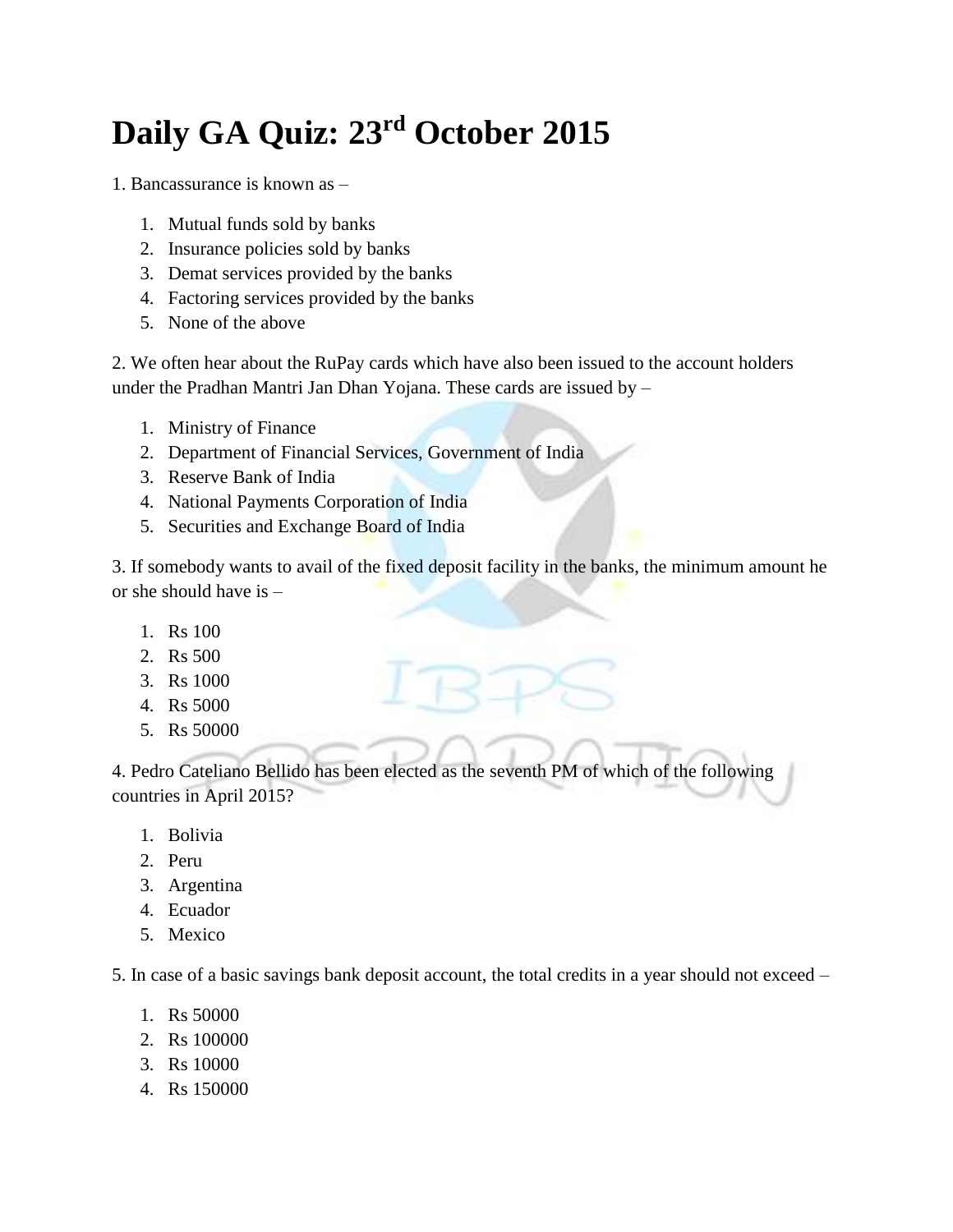5. Rs 75000

6. Commercial Paper is a money market instrument that can be issued for a maximum period of –

- 1. 240 days
- 2. 180 days
- 3. 365 days
- 4. 300 days
- 5. 120 days

7. Laslo Krasznahorkai has been awarded the Man Booker International Prize 2015. He belongs to which of the following countries?

- 1. Honduras
- 2. Hungary
- 3. Israel
- 4. Palestine
- 5. Germany

8. Which of the following Indian companies is going to acquire the wealth management business of Goldman Sachs in India?

- 1. Tata Capital Ventures
- 2. SBI Capitals
- 3. GE Capitals
- 4. Reliance Capital
- 5. Birla Capital

9. Barabati Stadium is located in which of the following states in India?

- 1. Madhya Pradesh
- 2. Chhattisgarh
- 3. Assam
- 4. Odisha
- 5. West Bengal

10. Which of the following banks has / have been named as the Domestic Systemically Important Bank(s) by RBI in August, 2015?

- 1. HDFC Bank
- 2. ICICI Bank
- 3. State Bank of India
- 4. Both (1) and (3)
- 5. Both (2) and (3)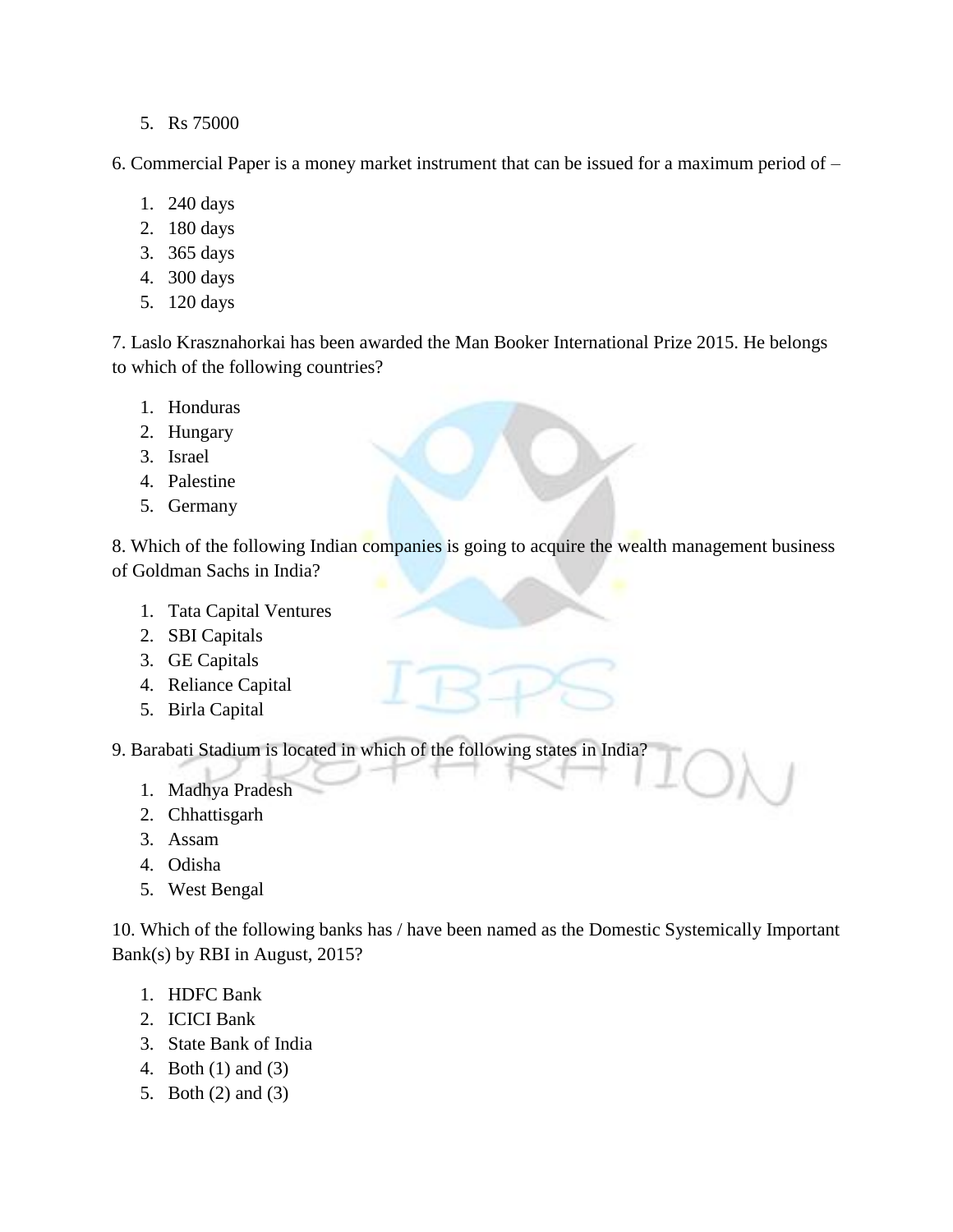11. Gaborone is the capital city of which of the following countries?

- 1. Botswana
- 2. Angola
- 3. Comros
- 4. Benin
- 5. Burkina Faso

12. If a currency note is torn into two or more pieces and that is presented in the bank for replacement, such kind of currency notes is called-

- 1. Soiled note
- 2. Stale note
- 3. Mutilated note
- 4. Torn note
- 5. None of the above

13. "One family one bank" is the tagline of which of the following banks?

- 1. State Bank of Patiala
- 2. State Bank of Travancore
- 3. State Bank of Hyderabad
- 4. Bank of Maharashtra
- 5. Indian Overseas Bank

14. Which of the following amendments to the Indian Constitution reduced the age of voting to 18 years from the previous age of 21 years?

- 1. 52<sup>nd</sup> Amendment Act 1987
- 2. 56<sup>th</sup> Amendment Act 1988
- 3. 63rd Amendment Act 1990
- 4. 61<sup>st</sup> Amendment Act 1989
- 5. 70<sup>th</sup> Amendment Act 1991

15. If a customer wants to appeal against the decision passed by the Banking Ombudsman because he is not satisfied with it, he or she has to do it within –

- 1. 15 days
- 2. 30 days
- 3. 45 days
- 4. 50 days
- 5. There is no specific time limit